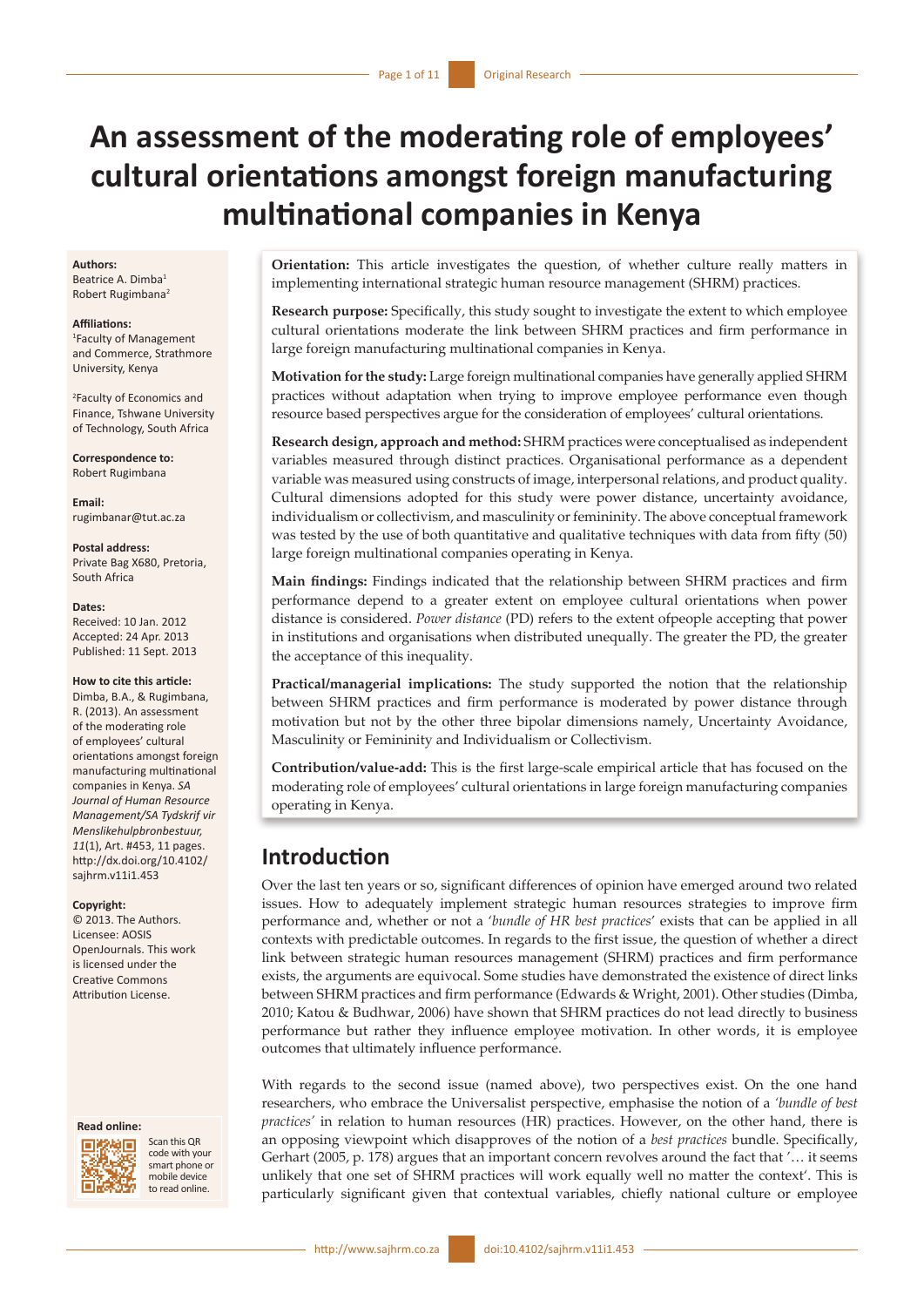cultural orientations have been found in various studies to have an influence on the choice of HRM strategies (Aycan, Al-Hamadi, Davis & Budhwar, 2007; Nyambegera, Daniels & Sparrow, 2001).

Mamman and Adeoye (2007) argue that as developing countries are increasingly adopting technologies and expertise that are similar to those of developed countries, foreign multinational companies (MNCs) tend to become conduits for transferring host-country SHRM practices to their developing host-countries often without making any adaptive changes to these practices. The underlying belief in these practices is that SHRM practices in developing countries are seen as converging towards those of developed countries. This belief is not widely accepted, particularly not amongst the growing number of writers who have shown that cultural diversity in societies around the globe tend to retard and even reverse convergence (Horwitz *et al.,* 2006). On the basis of the foregoing arguments, there is a need for additional robust and quantitative evidence to support the MNCs' SHRM-performance link and investigations from different contexts. Thus, the aim of this study is to investigate the question of what is the likely cultural influence on the choice of SHRM practices amongst foreign multinationals in Kenya. Specifically, the research objectives of the study will try to determine:

- The relationship between Human Resources practices and performance,
- The relationship between culture and SHRM practices,
- Whether cultural orientation moderates SHRM practices and employee motivation and
- Whether employee motivation mediates between SHRM and firm performance.

#### **Literature review**

Given that SHRM practices are not standardised, some scholars (Katou & Budhwar, 2007) have proposed the use of a *mediating model* that adopts two systems of SHRM practices that are usually present in almost all works, namely, resourcing and development, aiming at attracting and developing human resources, and rewards and relations which aim at retaining and motivating human resources. Specifically this study applies motivation as a mechanism by which SHRM practices impact upon organisational performance (Gerhart, 2005).

Studies (Ryan & Deci, 2000) show that motivation, being a translation of effort and strength of behavior, leads to performance. However, specifications of individual and situational attributes are required. People can be motivated because they value an activity or because there is a strong external influence. The issue of people supporting a certain behavior out of their interests and values, or demonstrating it for reasons external to the self, is common across every culture. Most studies examining the relationship between SHRM practices and organisational performance have been conducted on large manufacturing companies in a few developed countries (the US and the UK); but the question still left unanswered is the influence of SHRM practices on human capital or specifically, employee motivation, and organisational performance in varied cultural contexts (Katou & Budhwar, 2007).

Viewed from a different perspective, the majority of work in SHRM generally adopts the resource-based view (RBV) theory that focuses on the firm's internal resources (Katou & Budhwar, 2007). The workplace stresses the role played by employees in enhancing a firm's competitive capabilities. This implies that firms wishing to succeed in today's global business environment must make the appropriate HR investment to possess a unique and valuable human pool. Organisations emphasising quality goods for instance, must hire, train and reward employees to achieve such goals. Studies adopting the RBV theory in foreign MNCs, however, tend to neglect the importance of national culture or employee cultural orientations (Katou & Budhwar, 2007).

In the case of Kenya, MNCs are deemed to be large companies because they have a workforce of 100 and above In this regard Kenya has about 50 large foreign manufacturing MNCs (Kenya Association of Manufacturers [KAM], 2007), and most of them are located in the large urban areas (Kenya Industrial and Research Development Institute [KIRDI], 2005). The MNCs owned by foreigners and other larger firms, mainly owned by Kenyan Asian, enjoy higher market power, are more specialised, and have better access to credit than small firms. Firms located in Nairobi have a higher export inclination than firms located elsewhere. The informal manufacturing sector which employs more than 85 percent of the manufacturing workforce tends to be smaller, younger, owner-managed, and less productive (National Development Plan, 2002–2008). The MNCs are better placed than many other small companies to appreciate the value of human capital (Youndt, Snell, Dean & Lepak, 1996). They have also invested much in production innovations such as advanced manufacturing technologies and machinery. In addition, they are in a position to contribute to the economic growth of development in developing countries because they can transfer and adopt cross-border *'best practices'* World Bank, KIPPRA, CSAE, Oxford (2004).

Traditionally, both scholars and managers of multinational companieshave assumed the universality of management (Hodgetts & Luthans, 2000). Hence, MNCs have a tendency to take the management concepts and techniques that work at home into other countries. Even though African countries have received a share of multinational companies' investments, MNCs operating in developing countries face challenges in implementing the Western SHRM practices (Mamman & Adeoye, 2007). In this regard the universality perspective of SHRM practices, specifically, recruitment, training, staff appraisals, and compensation systems to improve organisational performance needs to be contextualised.

Although the most extensively used dependent variable in organisational research, organisational performance,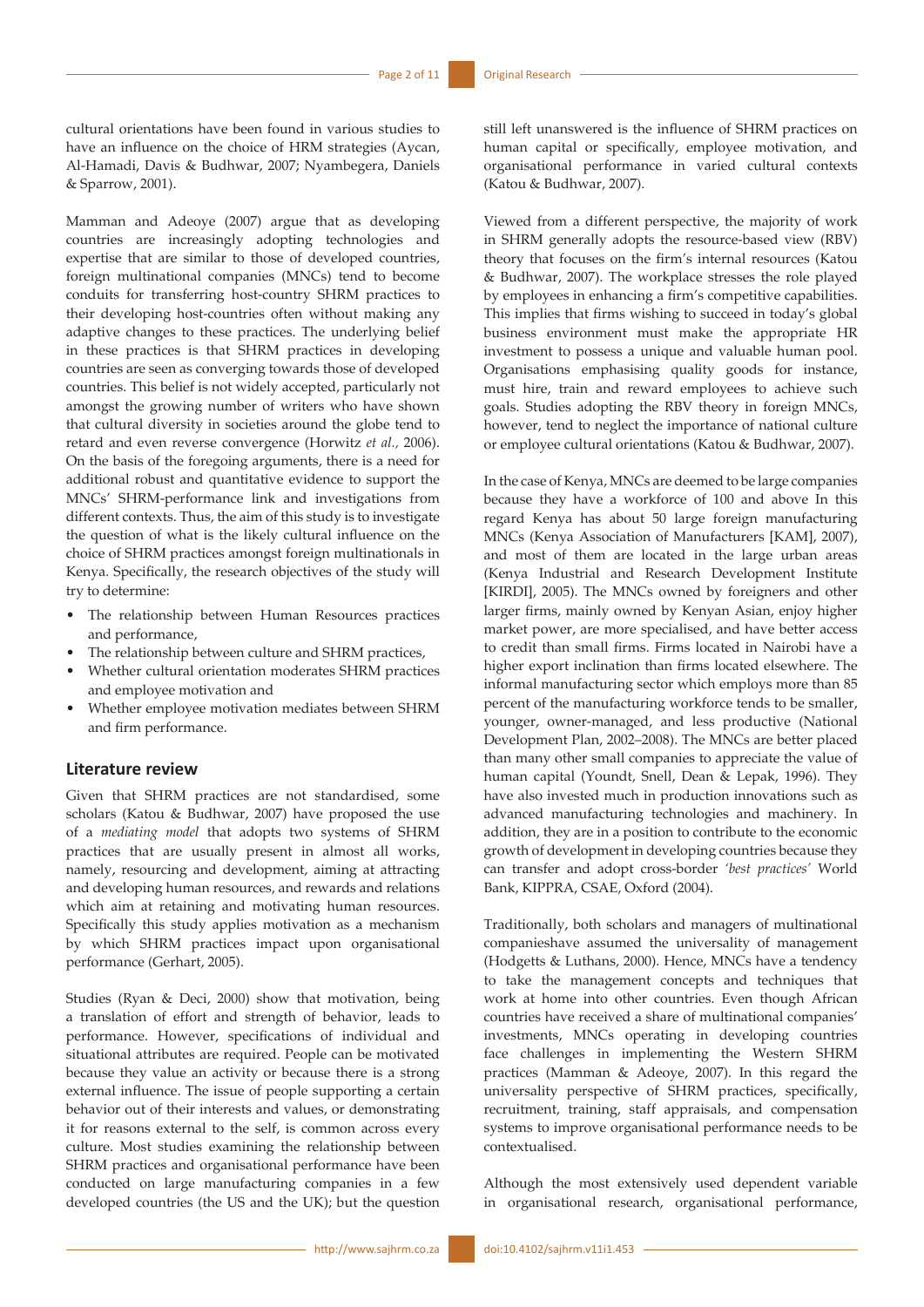still remains vague and loosely defined (Rogers & Wright, 1998), performance has been traditionally conceptualised in terms of financial measures. Some scholars have, however, proposed a broader performance construct that incorporates non-financial measures including, amongst others, market share, product quality, and company image. Furthermore, despite the general belief that SHRM practices lead to organisational performance, such a one-way line of causation is unsatisfactory (Edwards & Wright, 2001). There is evidence to show that the relationship between SHRM practices and organisational performance is not always one way. In fact in some cases it has been found that high performing firms can generate excellent SHRM practices (Huselid, 1995) rather that excellent SHRM practices leading to high performance in organisations. This has led some scholars to propose the consideration of intermediate linkages between SHRM practices and organisational performance. This implicit model assumes that motivation mediates the link between SHRM practices and organisational performance. However, only a few researchers (Guest, 2001; Katou & Budhwar, 2007) have measured employee motivation to address its importance. To this end the following hypothesis is proposed:

*H1 : A positive relationship exists between SHRM practices and firm performance.*

#### **Culture and strategic human resource management**

Extant literature (Aycan *et al*., 2007; Budhwar & Debrah, 2004) indicates that the major differentiating factors between developed and developing countries, which have an impact on HRM, are contextual. The factors include economic and historical environments, and socio-cultural characteristics of the workplace and society. Research on MNCs has indicated that amongst these elements, national culture has generated more interest in the field of comparative HRM because cultures affects people's behaviors (Brewster & Hegewisch, 1994). In this regard, multinational companies must be sensitive to the prevailing values and attitudes in the host country.

MNCs produce and sell goods and services on an international basis, often far from the domestic country (Aycan *et al*., 2007; Kirkman, Lowe & Gibson, 2006). This often calls for the establishment of branches and subsidiaries outside their national boundaries. As a result, multinational companies offer opportunities to people of different cultures to interact. They are playing an increasing role in the global economy as firms continue to increase cross-border investments. As people from different cultures interact, difficulties may be experienced because behaviour is based on different expectations and is the result of different mental programs. Mental programs exert a pervasive, yet hidden influence on behavior (Hofstede, 1984). As a result of variation in mental programs, people often see situations differently and have different approaches and solutions even to similar problems.

Even though African countries have received a share of MNCs' foreign direct investments (FDI), most empirical

studies that have been undertaken on the management of foreign MNCs are based on research carried out in the United States, Europe, and Asian countries (Blunt & Jones, 1992; Katou & Budhwar, 2007). Curiously, though, conclusions drawn from such studies have assumed a universal or ecological approach to management even where individual countries differ on the basis of culture. Cross-cultural research (Hofstede, 1984) shows that certain countries cluster along four specific cultural dimensions. Recent research (Fang, 2003; Ng, Lee & Soutar, 2007) assumes that the most cited cultural classifications in the Social Science Citation Index, is Hofstede's (1980a) *Culture's Consequences: International Differences in Work-Related Values*. Over two decades have passed since Hofstede's publication, which has inspired thousands of empirical studies and the use of his four cultural dimensions that were derived from his data (Hofstede, 1983).

#### **Dimensions of national culture**

Cultural value dimensions constitute the main criteria by which national cultures differ. In comparing cultures of different countries, cross-cultural researchers have mainly relied on examining cultural value dimensions that were originally developed by Hofstede (Blunt & Jones, 1986; Hofstede, 1995).

**Power distance:** *Power distance* refers to the extent people accept that power in institutions and organisations is distributed unequally. The greater the power distance, the more accepting a society becomes of these inequalities. Most developing countries are associated with high power distance (HPD), whereas most developed countries are associated with low power distance (LPD). Employees in HPD countries are generally found to be afraid to question the authority of the managers. Research (Morris & Pavett, 1992) shows that the efficacy of participation in HPD cultures is doubtful. Hence such employees are likely to view participatory management with fear, distrust and disrespect. Managers who encourage participation in these countries are likely to be seen as weak and incompetent. On the other hand, participation in decision-making is an important dimension of management in countries with LPD. For example, US organisations generally show more employee involvement and are considered to be more efficient and faster growing (Denison & Mishra, 1995) than those in HPD cultures. Hofstede measures power distance in a Power Distance Index (PDI) (Hofstede, 1991, p. 26). The values and attitudes found at the national level contrast 'low-PDI countries' with 'high-PDI countries'.

**Uncertainty avoidance:** *Uncertainty avoidance* refers to the extent to which a culture programs its members to feel either uncomfortable or comfortable in unstructured situations (Hofstede, 2001). In Hofstede's study the sampled countries were each given a score on an Uncertainty Avoidance Index (UAI) (Hofstede, 1991, p. 113). The countries ranked as high UAI include Greece, Portugal, and Guatemala, and East Africa (Kenya). Amongst those with low UAI are Singapore, Jamaica, and Denmark.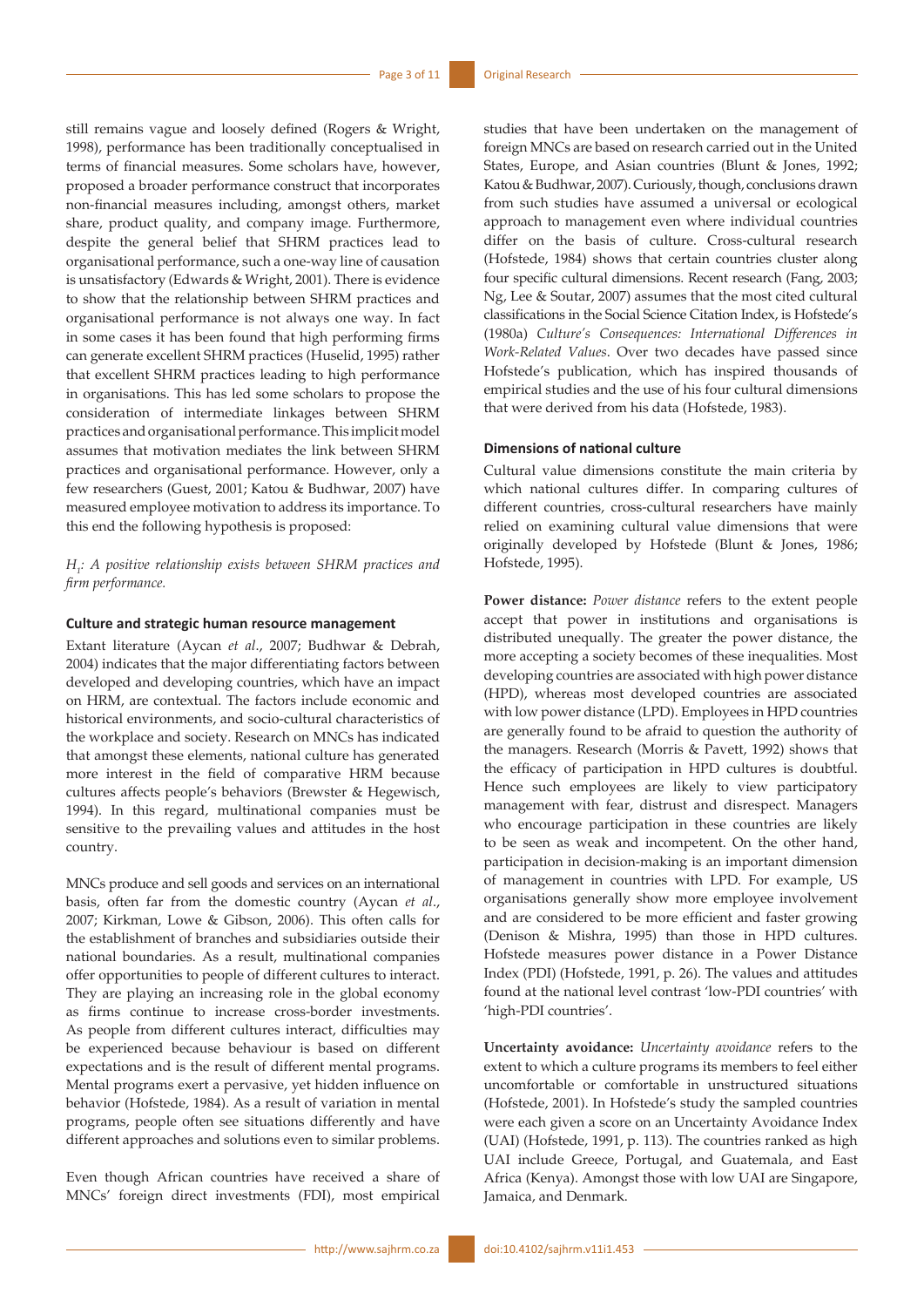**Individualism or collectivism:** *Individualism* represents values in society in which the ties between individuals are loose. Everyone is expected to look after him or herself and his or her immediate family. *Collectivism* stands for a society in which people from birth onward are integrated into strong, cohesive in-groups, which throughout people's lifetime continue to protect them in exchange for unquestioning loyalty (Hofstede, 2001, p. 225). National differences in individualism are calculated in an Individualism Index (IDV) (Hofstede, 1991, p. 53). The highest IDV scores were found in the United States, Australia, and Great Britain. The lowest IDV scores were found in Guatemala, Ecuador, Panama and East Africa (Kenya).

**Masculinity or femininity:** *Masculinity* is a preference for achievement, heroism, assertiveness, and material success. *Femininity* is a preference for relationships, modesty, caring for the weak, and quality of life. Surveys on the importance of work goals show that women attach more importance to social goals such as relationships, helping others, and the physical environment, and men attach more importance to ego goals such as resources, careers and money (Hofstede, 1991). However, Hofstede's data revealed that the importance respondents attached to such *feminine* versus *masculine* work varied across countries as well as across occupations. Since the respondents were mostly men, Hofstede (1984, p. 54), suggested calling this dimension the Masculinity Index (MAS). Generally, developed Western countries were found to rank relatively high on the Masculinity Index (MAS) and those from developing countries were found to rank generally low on the MAS index. East Africa where Kenya is situated is amongst the low ranked MAS countries.

Hofstede's four cultural dimensions have been extensively used in investigations of the role of culture in management practices in different countries (Kirkman, Lowe & Gibson, 2006; McCrae, Terracciano, Realo & Allik, 2008; Smith, 2006). To establish generalisability for his studies, Hofstede used cross validations with different samples to include a total of 50 nations, amongst them East Africa, West Africa, and Arabic speaking countries (Ng *et al*., 2007) and thefindings showed correlations of variables or indicators with four of his dimensions (Hofstede, 2006).

Even though several researchers (Ng *et al*., 2007) have criticised Hofstede's dimensions as being derived from old data, lacking generalisability and being too condensed to capture culture, McCrae *et al.* (2008) have directed the critics to Hofstede's (2000, p. 1356) response that the IBM data were obtained from well-matched samples and that the dimensions found are assumed to have centuries-old roots. Only data which remain stable across two subsequent surveys are maintained and this data have since been validated against all kinds of external measurements: recent replications show no loss of validity.

In addition, Hofstede (2001) notes that 140 non-IBM data studies validated his cultural indexes (Ng *et al*., 2007). This study does not use the other large-scale research programs of Global Leadership and Organisational Behaviour Effectiveness (GLOBE) (House, Hanges, Mansour, Dorfman & Gupta, 2004) and Schwartz's personal value dimensions approach (Schwartz, 1994) because the former is a study of organisational leadership in a cultural context whereas the latter is a program on personal values. Moreover, recent cross-cultural research (McCrae *et al*., 2008; Peterson & Castro, 2006) suggests that the effectiveness of the nine cultural dimensions of large scale research programs of Global Leadership and Organisational Behaviour (GLOBE) had serious limitations which the book's authors have to address before their use in cross-cultural management studies. The other framework built on Hofstede's value dimensions, Schwartz's approach based on personal values (Ng *et al*., 2007), is more appropriate than Hofstede's framework for use in non-work related contexts. Schwartz's approach does not deal specifically with national cultures or with business people. His unit of analysis was schools and the respondents were teachers and students.

Some cross cultural researchers such as Fang (2003) and Kirkman *et al*. (2006) have on the other hand raised questions about the validity and appropriateness of Hofstede's (1991) fifth cultural dimension of *Long-term* vs. *Short-term orientation* for use in different cultural contexts. These researchers argue that Confucian values underlying the concept are so Chinese that they appear disconcertingly strange not only to many Western readers but also to the Chinese themselves. On the basis of these concerns, this study only applied Hofstede's (1980a) four cultural dimensions on MNCs in Kenya to establish the influence of culture on the relationship between SHRM practices and firm performance.

### **Culture and human resource management in Kenya**

Although Hofstede's empirical results have been replicated in different nations (Kirkman *et al*., 2006; McCrae *et al*., 2008) where his cultural framework has been accepted for describing differences amongst nations, little empirical research has used the Hofstede dimensions to investigate the effect of SHRM practices on performance in different cultural groups. Also research in this area has not been integrated into the possible linkages found in SHRM practices, cultural orientations, motivation, and firm performance in MNCs in developing countries, particularly Kenya. This issue constitutes a gap in knowledge.

Empirical research (Gray & Marshall, 1998; Nyambegera *et al*., 2001) indicates that culture influences employees' reaction to management practices in Kenya. For instance, like in many African countries, subordinates receive instructions from their managers and when in doubt, wait for the managers to decide the way out (Bate, 1984, 1990). Kenyan managers, especially the old ones, like to be called 'boss' as an expression of awe and respect (Kamoche, 1992). This sense of 'them and us' demarcation brings about a dependency attitude. However, whilst such practices may make Kenyan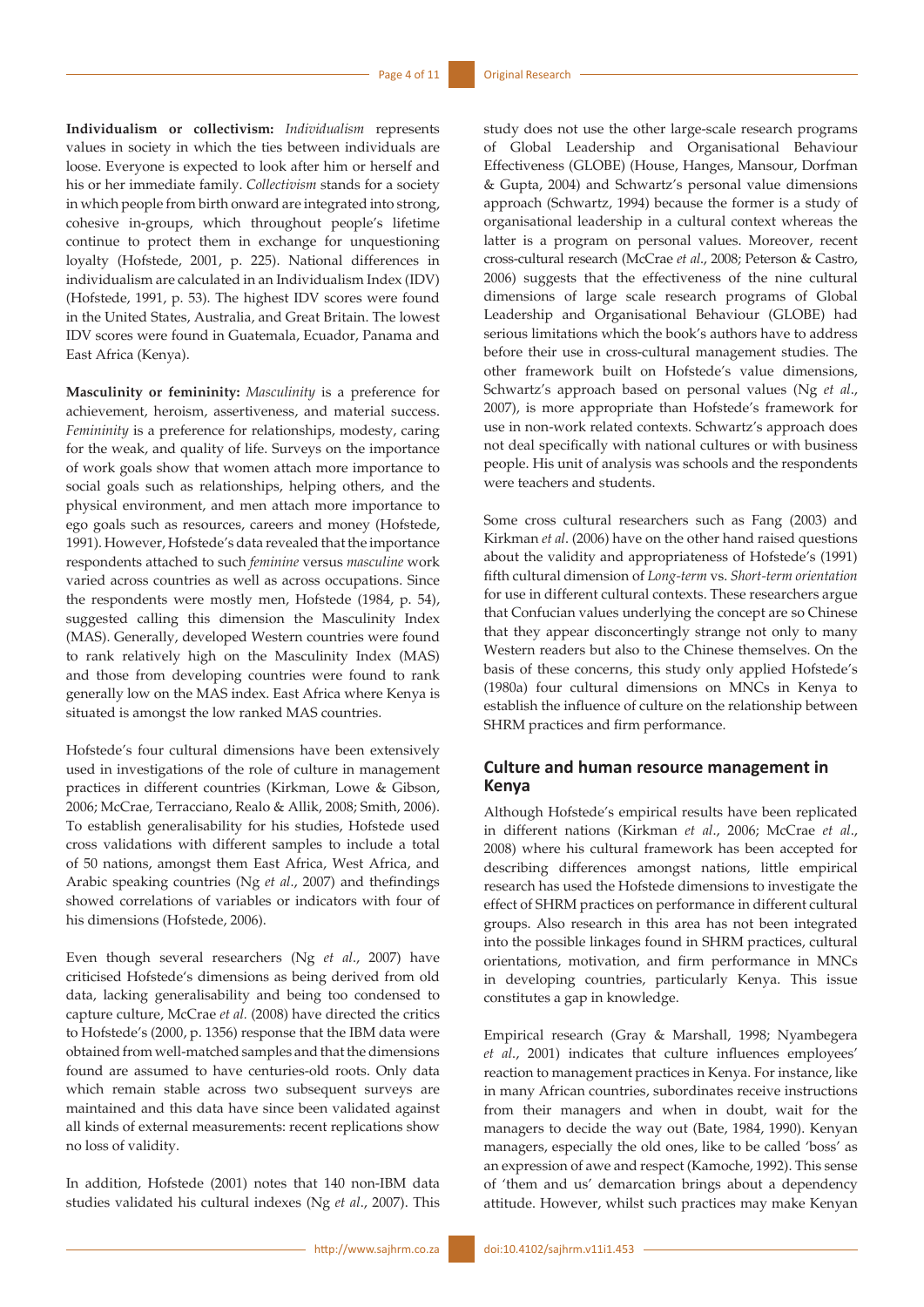employees feel powerless and fearful, those with a subjugated orientation may exhibit greater motivation to be involved in their job (Kamoche, 1992). Employees in high power distance countries such as Kenya may have learned to accept such differences in the firms and attempts by managers in MNCs to narrow the gap could impact employees' motivation negatively. Expecting a Kenyan employee to participate in a decision-making process in a multinational company where SHRM practices promote this behavior may create conflict between cultural values and the motivation to perform. On this basis the following hypotheses are also posited:

*H2 : Employee cultural orientations affect the strength of the relationship between SHRM practices and employee motivation.*

*H3 : Employee motivation mediates the relationship between SHRM practices and firm performance.*

This study proposes a novel conceptual model linking these variables by introducing employees' cultural orientations to mediate the relationship between SHRM practices and motivation. A study by Mendonca and Kanungo (1994) shows that the socio-cultural environment affects employees' beliefs and values; and hence behavior towards SHRM practices.

The diagram in Figure 1 suggests a direct link between SHRM practices and performance as illustrated by arrow 1. Most studies hypothesise a direct link between SHRM practices and performance (Edwards & Wright, 2001). However, sound theoretical development that explains how such SHRM practices operate is absent (Becker & Gerhart, 1996). Arrow 2 indicates that employees' cultural orientations mediate the relationship between SHRM practices and motivation. Studies assert that the socio-cultural environment affects both employees' and managers' beliefs and values, and hence behavior towards SHRM practices. Arrow 3a shows that SHRM practices do not directly affect performance, but that there are variables that mediate between SHRM practices and organisational performance (Dimba & K'Obonyo, 2009). Motivation is a mediating factor by which SHRM practices have an impact on organisation performance (Gerhart, 2005) – arrow 3b.

The use of this model (Figure 1) allows for the incorporation of more recent ideas concerning SHRM practices, other related variables and work performance. The model also reflects complexities of interrelationships and how employees'



**FIGURE 1:** Conceptual model of the relationships amongst SHRM practices, employee cultural orientations, motivation and firm performance.

cultural orientations are linked to SHRM practices, employees' motivation and firm performance. From the literature it is apparent that the relationships between the four variables (SHRM practices, cultural orientations, employees' motivation, and firm performance) in MNCs have not been examined within the Kenyan context. That is, their combined effect on firm performance has not been previously examined on MNCs operating in Kenya.

# **Research design Research approach**

A multi-method empirical approach involving both surveys and interviews was used to decipher the relationship between SHRM practices, employees' motivation and firm performance. This triangulation approach of surveys and interviews provided an opportunity to develop a broadbased understanding of the relationships amongst the key variables used in the study.

### **Research method**

First, a cross-sectional survey of MNCs was undertaken to determine specific parameters across the respondents. On the basis of responses to the questionnaire, the researcher selected a sample of six MNCs for the interviews. The six MNCs were chosen by a simple random method from the twenty seven (27) companies that had completed the questionnaire.

### **Research participants**

The target population was large foreign multinational manufacturing companies operating in Kenya, which were members of the Kenya Association of Manufacturers. The main reason for the choice of large foreign MNCs was that these firms are likely to have elaborate SHRM practices and also be able to transfer those practices to developing countries (Mamman & Adeoye, 2007). Another reason for the choice of MNCs was because research on large manufacturing companies in developed countries shows that SHRM practices are linked to performance (Bae, Chen & Lawler, 1998; Katou & Budhwar, 2006, 2007). Because of the small number of foreign MNCs in Kenya, the study took a complete survey and all fifty (50) MNCs were included in the study.

The respondents included specialist HR managers, line managers (marketing managers and production managers), and three employees who were not in a management position – one from each of the functional departments represented by three managers (six) from each organisation. The respondents totalled 300 from 50 organisations. The inclusion of employees' perspectiveswas based on the argument that employees are most affected by the way their immediate manager treats them, as this determines their day-to-day experiences (Richardson & Thompson, 1999). Further support for their inclusion is the fact that less research has been done amongst employees as compared to managers and yet employees play a big role in the day to day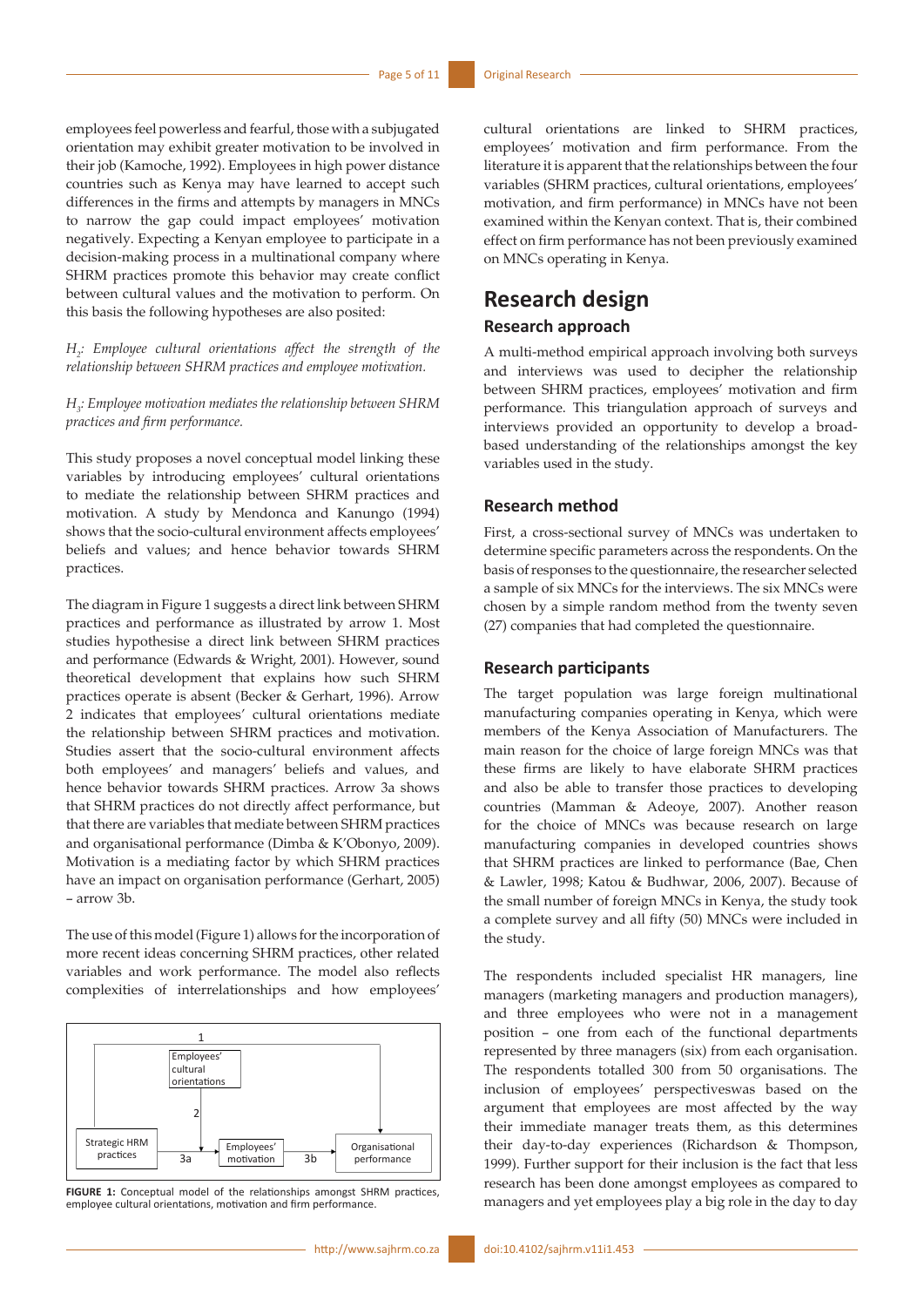implementation of strategies (Hall, 2004; Kamoche, 2001). Without knowing how employees interpret SHRM practices, a vital link was missing in the research process. The selection criterion used for the employees was years of service in the organisation. A longer serving employee was assumed to have acquired more work experience and was likely to give more relevant responses than a less experienced employee (Dessler, 2005). The rationale for choosing management respondents was based firstly on the fact that HR strategies are usually formulated by management and professional employees rather than lower level employees; and secondly, inclusion of other non-HR managers was expected to reduce response bias by gauging alternative perspectives (Guest, 2001; Wright, McMahan & McWilliams, 2001; Youndt *et al.*, 1996).

#### **Measuring instruments**

This study used the questionnaire developed by both Hofstede (1980a) and Huselid (1995) and modified by the researcher to collect data. Hofstede's (1980a) instrument had been used previously in West Africa, East Africa, and Arab speaking countries. Huselid's instrument contains measures for SHRM practices, motivation and performance and had also been used in the United States in nearly 1000 large firms. Some previous studies (Bae, Chen & Lawler, 1998), using similar scales to measure HR practices, found Cronbach's alpha reliability coefficients of 0.70 in four areas of HR practices, that is, recruitment and selection, training and development, participation and rewards, whilst other studies (Delaney & Huselid, 1996) reported alpha coefficients of between 0.70 and 0.91 for different HR practices.Regarding the level of the importance of motivation concerning the employees' job and the organisation they worked for, Delaney and Huselid (1996), in particular, found positive relationships between SHRM practices, motivation and performance.

A likert scale of 1 to 5 (Appendix II) was used to measure the level of the problems for most of the cultural values and also the level of general beliefs on cultural issues. Such a scale has also been used by Hofstede (1980a, 1980b). Questions touched specifically on cultural values (measured by Power Distance), and general beliefs (measured by Uncertainty Avoidance, Masculinity or Femininity, Individualism or Collectivism).

#### **Research procedure**

Essentially, the study utilised an interview data collection technique that involved oral questioning of respondents. Respondents were asked to give information about organisational performance on the quality of product, firm image, and interpersonal relations. In effect this is a perceptual measure of firm performance and previous scales used by Huselid (1995) and Delaney and Huselid (1996) had shown Cronbach's alpha reliability coefficients of between 0.75 and 0.88.

#### **Reliability**

The measurement scales for HR practices and motivation presented above were adopted with modifications from the

instruments that were developed by Huselid (1995). For this reason, the researcher tested the scales again for reliability using pilot data from nine respondents from one large foreign manufacturing multinational company operating in Kenya. This company was not included in the target population. The Cronbach's alpha coefficients obtained, confirmed the reliability of the measured variables with a coefficient of 0.70. This coefficient is fairly large and one could, therefore, conclude that the measurement scales were reliable.

# **Results**

### **Quantitative data**

The hypotheses were tested using Pearson's product moment correlation and simple regression analyses.

*H1* : *A positive relationship exists between SHRM practices and firm performance.*

Table 1 shows that amongst the SHRM practices, training and development  $(r = 0.4, at p < 0.01)$  had the strongest positive correlation (as indicated by '*r*') between SHRM practices and performance. Next were the compensation systems (*r* = 0.3, at  $p \leq 0.01$ ) and performance appraisal ( $r = 0.2$ , at  $p \leq 0.01$ ), and lastly, flexible work arrangements  $(r = 0.3, \text{ at } p \le 0.05)$ . Firm performance was not correlated with recruitment and selection. This implies that if at all there was a link between these SHRM practices and performance, it was indirect through another variable which is not part of this study.

The results in Table 1 are consistent with those in Table 3 where training and development and compensation systems have a significant effect on performance. Training and development and compensation systems alone explain up to 20% of variance in firm performance  $(R^2 = 0.2)$ . It is evident in Table 3, that a unit increase in training and development, holding compensation systems constant, resulted in a 30% change (increase) in organisational performance; whereas a 20% increase in performance was achieved with every additional unit in compensation, holding training and development constant. These findings lead to the acceptance

**TABLE 1:** Results of the correlation analysis for the relationship between SHRM practices and organisational performance*.*

| <b>SHRM</b> practices      | r                |
|----------------------------|------------------|
| Recruitment and hiring     | 0.0              |
| Training and development   | $0.4+$           |
| Performance appraisal      | 0.2 <sup>†</sup> |
| Compensation systems       | $0.3+$           |
| Flexible work arrangements | 0.31             |

SHRM, strategic human resource management; *r*, linear correlation coefficient. *n* = 161. †, *α* < 0.01.

‡, *α* < 0.05.

**TABLE 2:** Correlations between SHRM practices and motivation.

| <b>SHRM practices</b>      |                  |  |
|----------------------------|------------------|--|
| Recruitment and selection  | 0.0              |  |
| Training and development   | 0.4 <sup>†</sup> |  |
| Performance appraisal      | 0.51             |  |
| Compensation systems       | $0.5+$           |  |
| Flexible work arrangements | 0.31             |  |

SHRM, strategic human resource management; *r*, linear correlation coefficient.  $n = 161$ . †, *α* < 0.01.

‡, *α* < 0.05.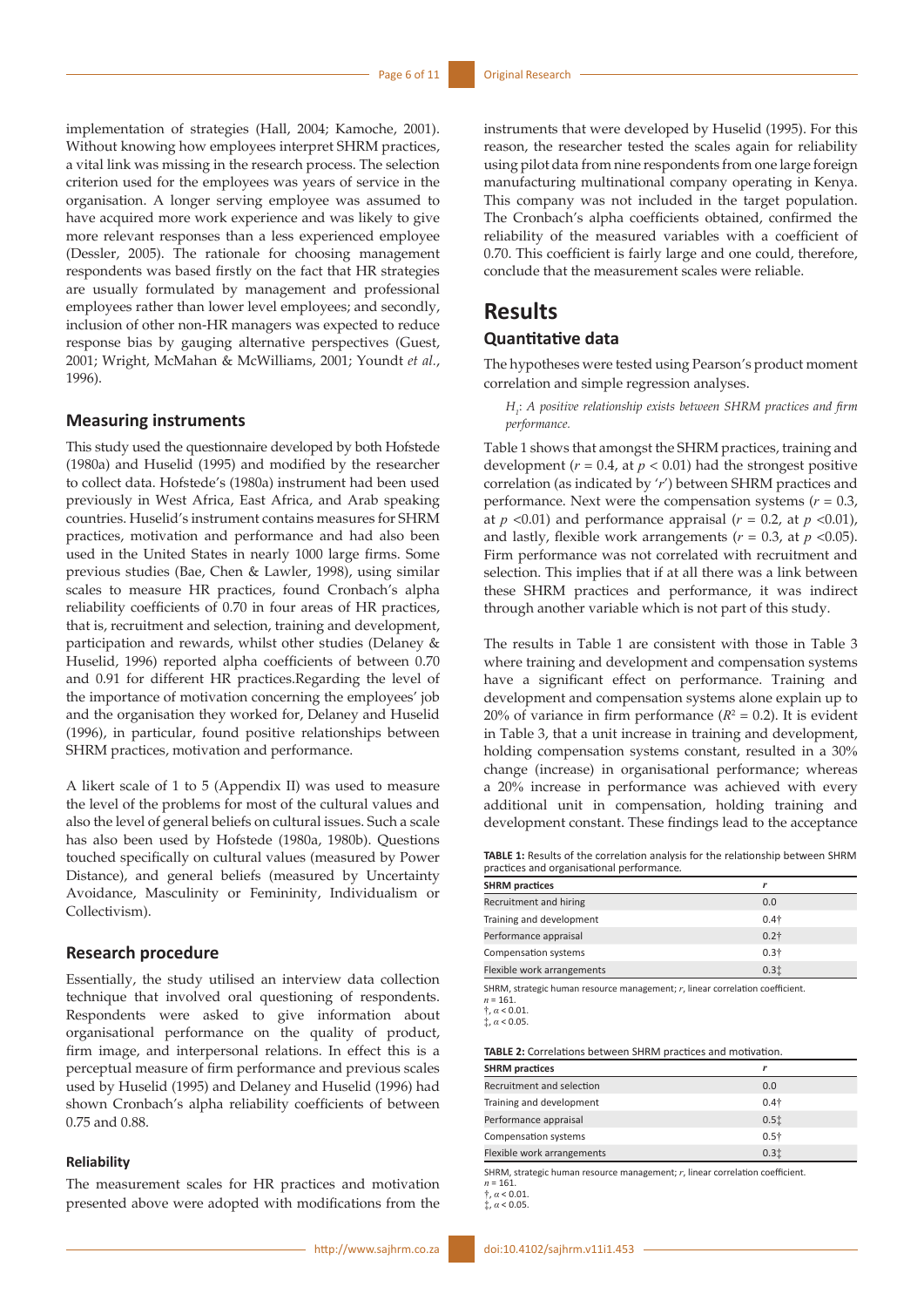of the hypothesis that there is a positive relationship between SHRM practices and firm performance.

*H2 : Employee cultural orientations affect the strength of the relationship between SHRM practices and employee motivation.*

The results are presented in Tables 2, 4 and 5. As shown in Table 2, all the strategic human resource practices, except recruitment and selection, are positively and significantly correlated with motivation. This suggests that the use of best HR practices in training and development, performance appraisal, compensation and flexible work arrangements has a significant positive influence on employees' motivation. To test for the mediating effects of employee cultural orientations (measured by power distance) on the relationship between strategic HRM practices and motivation, the coefficient of determination  $(R^2)$  is obtained when cultural orientations were in the regression equation and when they were not. The two results were compared. The differences were attributed to the mediating influence of employee cultural orientations. The results are presented in Table 5.

It is noted from the table that  $R^2$  decreased by  $10\%$  from  $40\%$ to 30% but remained the same at 40%, respectively, when cultural values and cultural beliefs were introduced into the regression equation. This indicates that the relationship between strategic HRM practices and employee motivation is weakened by cultural values, whilst cultural beliefs did not affect the relationship. Therefore, the hypothesis that the relationship between strategic HRM practices and motivation depends on employees' cultural orientations is accepted for the cultural values but not for the cultural beliefs attribute.

*H3 : Employee motivation mediates the relationship between SHRM practices and firm performance.*

**TABLE 3:** Results of the regression analysis of the effect of SHRM practices and motivation, on organisational performance.

| Variable   | <b>SHRM</b> practices              |                         |                   |  |
|------------|------------------------------------|-------------------------|-------------------|--|
|            | <b>Training and</b><br>development | Compensation<br>systems | <b>Motivation</b> |  |
| $\beta$    | 0.3                                | 0.2                     | 0.3               |  |
| $t$ -value | 4.0                                | 2.3                     | 3.3               |  |
| $p$ -value | ${}_{0.01}$                        | ${}< 0.01$              | ${}< 0.01$        |  |
| $R^2$      | 0.2                                | 0.2                     | 0.1               |  |

SHRM, strategic human resource management.

*β*, value of the estimated regression coefficient (For influential predictor variables, the value of beta differs from 0 significantly. For insignificant variables, the value of beta is close to 0); *t*-value, measure of importance of the predictor variables (The *t*-value of an influential predictor variable deviates significantly from 0; the *t*-value of an insignificant predictor variable is close to 0); *p*-value, measure of importance of the predictor variables (At the 5% level of significance, for influential predictor variables, the *p*-value < 0.05; and for insignificant variables, the *p*-value is 0.05 or above); *R*<sup>2</sup> , measure of variation explained by the fitted line of regression.

|  |  |  |  | TABLE 4: Regression analysis of factors influencing motivation at work. |  |  |
|--|--|--|--|-------------------------------------------------------------------------|--|--|
|--|--|--|--|-------------------------------------------------------------------------|--|--|

As indicated in Table 2, all the SHRM practices, except recruitment and selection, are positively and significantly correlated with motivation. It is noted from Table 3 that motivation alone accounts for  $10\%$  ( $R^2 = 0.1$ ) of variation in firm performance. Motivation had thus a significant effect on performance ( $\beta = 0.3$ ,  $t = 3.3$ ,  $p < 0.01$ ). Similarly, Table 3 shows that the best predictors of firm performance as far as SHRM practices were concerned were training and development ( $\beta$  = 0.3,  $t$  = 4,  $p$  < 0.01 in respect of training and development) and compensation systems ( $\beta$  = 0.2, *t* = 2.3,  $p < 0.01$  in respect of compensation). These two SHRM practices alone explained up to 20% of variance in firm performance  $(R^2 = 0.2)$ . Consequently, motivation and SHRM practices accounted for 0.30 or 30% of firm performance  $(0.2 + 0.1)$ . This implies that motivation is a necessary intermediate outcome for the relationship between SHRM practices and firm performance as it had contributed 10% of the variation in performance. Therefore, the hypothesis that motivation mediates the relationship between SHRM practices and firm performance is accepted.

### **Qualitative data**

This section analysed the findings of the interviews with heads of human resource, marketing and production departments, and employees from six firms as a follow-up on issues arising from the questionnaire responses that required clarification from additional data. The interviews expanded the information furnished in the questionnaire on the SHRM practices, motivation, and firm performance. Minitab for regression, statistical data analysis software, was used to convert qualitative data to quantitative data.

The data from the interviews that are relevant to hypothesis 2 are presented in Table 7. Although these data are solely descriptive in nature, they were used to corroborate the results of inferential statistical tests presented in Table 5, which were based on data obtained using the survey questionnaire. Firstly, the results were described in respect of cultural values and secondly, with regards to cultural beliefs.

### **Cultural orientations (Values)**

As shown in Table 6, the relationship between SHRM practices and motivation is higher before the cultural orientation or values measured by power distance (PD) isintroduced than after. This is true for all the three nominated SHRM practices, namely, training and development (62.50% before and 58.30% after), staff appraisal (83.30% before and 58.30% after) and compensation systems (79.16% before and 58.30% after) thus underlining the importance of power distance (PD) as

| Variable | <b>SHRM practices</b>              |                         |                          | Cultural values  | Cultural beliefs                 |                          |                                     |
|----------|------------------------------------|-------------------------|--------------------------|------------------|----------------------------------|--------------------------|-------------------------------------|
|          | <b>Training and</b><br>development | Compensation<br>systems | Performance<br>appraisal | (Power distance) | Collectivism or<br>individualism | Uncertainty<br>avoidance | <b>Masculinity or</b><br>femininity |
|          | 0.3                                | 0.3                     | 0.2                      | 0.3              | 0.3                              | 0.3                      | 0.2                                 |
| t-value  | 3.5                                | 3.2                     | 2.4                      | 3.5              | 3.7                              | 3.5                      | 2.3                                 |
| p-value  | ${}_{0.01}$                        | ${}< 0.01$              | < 0.05                   | ${}< 0.01$       | ${}_{0.01}$                      | ${}_{0.01}$              | < 0.05                              |

SHRM, strategic human resource management.

R<sup>2</sup> = 0.4.<br>β, value of the estimated regression coefficient (For influential predictor variables, the value of beta differs from 0 significantly. For insignificant variables, the value of beta is close to 0); *t-*value, measure of importance of the predictor variables (The t-value of an influential predictor variable deviates significantly from 0; the t-value of an insignificant predictor variable is close to 0); p-value, measure of importance of the predictor variables (At the 5% level of significance, for influential predictor variables, the *p*-value < 0.05; and for insignificant variables, the *p*-value is 0.05 or above);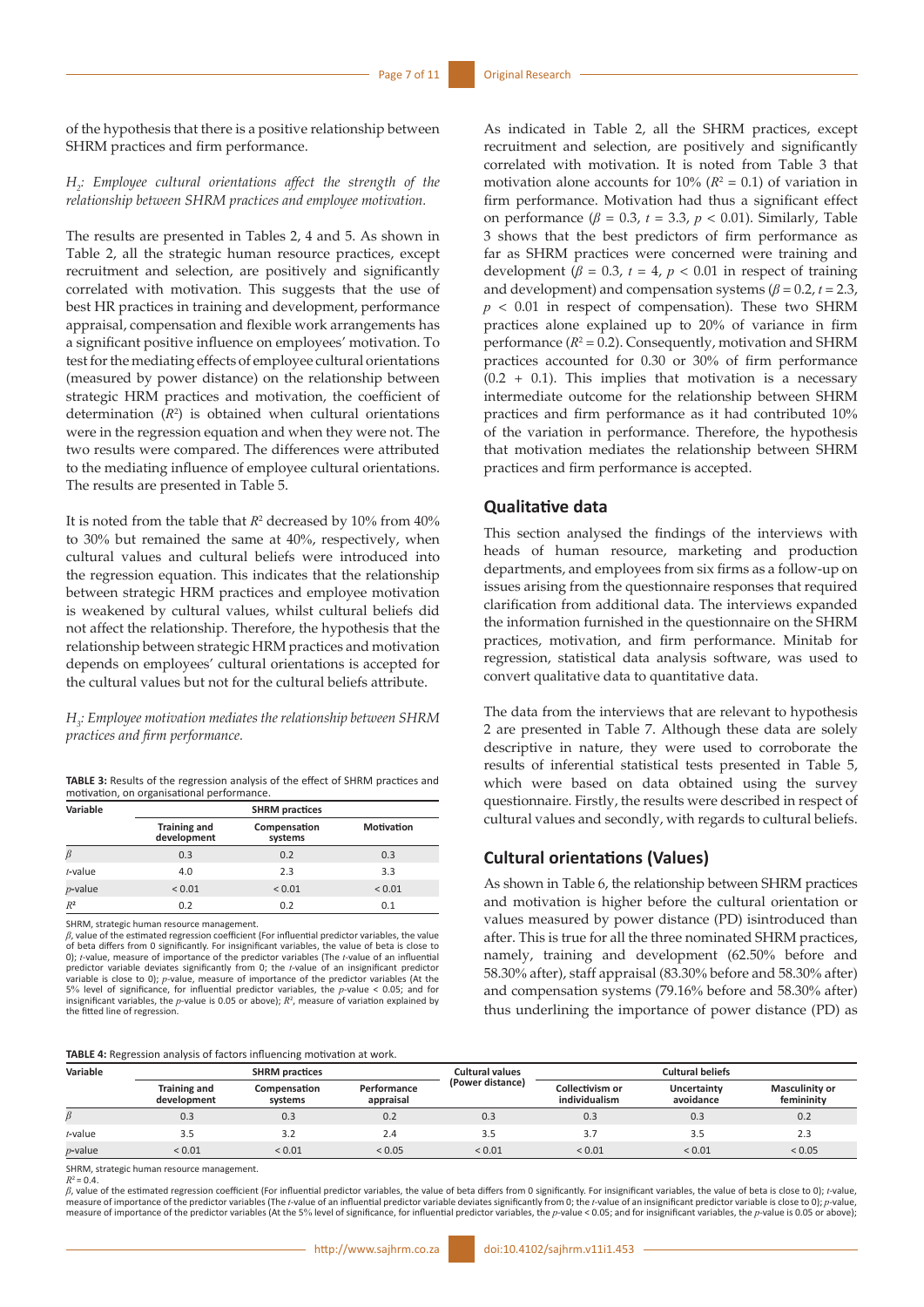**TABLE 5:** Regression results for the factors influencing the relationship between SHRM practices and motivation at work.

| Variable        | <b>Cultural values</b> | <b>Cultural beliefs</b>          |                          |                                     |  |
|-----------------|------------------------|----------------------------------|--------------------------|-------------------------------------|--|
|                 | (Power distance)       | Collectivism or<br>individualism | Uncertainty<br>avoidance | <b>Masculinity or</b><br>femininity |  |
| $*R^2$ before   | 0.4                    | 0.4                              | 0.4                      | $\Omega$                            |  |
| $R^2$ after     | 0.3                    | 0.4                              | 0.4                      | 0                                   |  |
| Change in $R^2$ | $-0.1$                 | 0.4                              | 0.4                      | $\Omega$                            |  |

*Source*: \*This table is extracted from Table 4

SHRM, strategic human resource management.<br> $R^2$ , measures the increase in the value of  $R^2$  resulting from the inclusion of the newly introduced variable into the existing model. This is different from the value of *R*<sup>2</sup> corresponding to the final or optimal regression model.

**TABLE 6:** Effect of cultural orientations on the motivation of employees of MNCs in Kenya.

| National cultural dimensions                                                                                                         | n              | Frequency in % |
|--------------------------------------------------------------------------------------------------------------------------------------|----------------|----------------|
| 1. Power distance                                                                                                                    |                |                |
| Are you generally afraid to disagree with your superior?                                                                             |                |                |
| Yes                                                                                                                                  | 4              | 16.70          |
| Nο                                                                                                                                   | 6              | 25.00          |
| Yes and No                                                                                                                           | 14             | 58.30          |
| Total                                                                                                                                | 24             | 100.00         |
| 2. Individualism or collectivism                                                                                                     |                |                |
| Would you prefer working for an organisation that is directly concerned with your<br>private life, for instance your family matters? |                |                |
| Yes                                                                                                                                  | 21             | 87.50          |
| No                                                                                                                                   | 1              | 4.17           |
| Yes and No                                                                                                                           | $\overline{2}$ | 8.33           |
| Total                                                                                                                                | 24             | 100.00         |
| 3. Uncertainty avoidance                                                                                                             |                |                |
| Do you think company rules should not be broken even when it is in the company's<br>best interest?                                   |                |                |
| Yes                                                                                                                                  | 9              | 37.50          |
| No                                                                                                                                   | 9              | 37.50          |
| Yes and No                                                                                                                           | 6              | 25.00          |
| Total                                                                                                                                | 24             | 100.00         |
| 4. Masculinity or femininity                                                                                                         |                |                |
| Would you agree with the statement: 'Competition amongst employees usually does<br>more harm than good'?                             |                |                |
| Yes                                                                                                                                  | 16             | 66.70          |
| No                                                                                                                                   | 8              | 33.30          |
| Yes and No                                                                                                                           | 0              | 00.00          |
| Total                                                                                                                                | 24             | 100.00         |

*n* = 24

| <b>TABLE 7:</b> The moderating influence of cultural orientations on the relationship |
|---------------------------------------------------------------------------------------|
| between SHRM practices and motivation.                                                |

| <b>SHRM</b> practices   | <b>Cultural orientation (Values)</b> |                |                | <b>Cultural beliefs</b> |  |  |
|-------------------------|--------------------------------------|----------------|----------------|-------------------------|--|--|
|                         | Before $(\% )$                       | After (%)      | Before $(\% )$ | After $(\% )$           |  |  |
| Training and            | 62.5                                 | 58.3           | 62.5           | 87.5                    |  |  |
| development             | $\overline{\phantom{a}}$             | $\overline{a}$ | 62.5           | 37.5                    |  |  |
|                         | $\overline{\phantom{0}}$             | $\overline{a}$ | 62.5           | 66.7                    |  |  |
| Staff appraisal         | 83.3                                 | 58.3           | 83.3           | 87.5                    |  |  |
|                         |                                      |                | 83.3           | 37.5                    |  |  |
|                         |                                      | $\overline{a}$ | 83.3           | 66.7                    |  |  |
| Compensation<br>systems | 79.16                                | 58.3           | 79.16          | 87.5                    |  |  |
|                         | $\overline{\phantom{0}}$             | $\overline{a}$ | 79.16          | 37.5                    |  |  |
|                         |                                      |                | 79.16          | 66.7                    |  |  |

*Source*: This table is extracted from Table 6

SHRM, strategic human resource management.

acultural dimension or cultural value in making these SHRM practices more efficient.

The descriptive statistics in Table 7 and the results of statistical tests in Table 5 are consistent. That is, in Table 5,

 $R<sup>2</sup>$  declined from 0.4 to 0.3 when cultural orientations were introduced in the relationship between all three nominated SHRM practices and motivation. This is consistent with the descriptive results in Table 7 where there is a decline from 62.50% to 58.30% in respect of training and development; from 83.30% to 58.30% in respect of staff appraisal; and from 79.16% to 58.30% in respect of compensation systems.

### **Cultural orientations (Beliefs)**

In order to interpret the results in Table 6 and Table 7, the relationship between SHRM practices and motivation is considered to be consistent if the majority of the respondents: (1) preferred working for an organisation that is directly concerned with their private life such as family matters; (2) felt that company rules should not be broken even when it is in the company's best interests; and (3) agreed that competition amongst employees usually does more harm than good. It is noted from Table 7, that the relationship between SHRM practices and motivation before the introduction of cultural orientations (beliefs) as measured by Individualism or Collectivism (INDCOL), Uncertainty Avoidance (UA), and Masculinity or Femininity (MF) is consistent with the relationship between the nominated SHRM practices and motivation after the introduction of these cultural dimensions. This is true for all SHRM practices as demonstrated below.

#### **Training and development**

Firstly, training and development was rated at 62.5% before cultural orientation or the dimension ofIndividualism or Collectivism was introduced and at 87.5% after this latter cultural dimensions were introduced; secondly, training and development was rated at 62.5% before cultural orientation or the dimension of Uncertainty Avoidance was introduced and at 37.5% after this latter cultural dimension was introduced; thirdly, training and development was rated at 62.5% before the cultural dimension of Masculinity or Femininity was introduced and at 66.7% after this latter cultural dimension was introduced. The implications are that these particular cultural dimensions or orientations do not significantly affect the relationship between the SHRM practice of training and development and employee motivation.

#### **Staff appraisal**

Firstly, staff appraisal was rated at 83.3% before cultural orientation or the dimension of Individualism or Collectivism was introduced and at 87.5% after this latter cultural dimension was introduced; secondly, staff appraisal was rated at 83.3% before cultural orientation or the dimension of Uncertainty Avoidance was introduced and at 37.5% after this latter cultural dimension was introduced; thirdly, staff appraisal was rated at 83.3% before the cultural dimension of Masculinity or Femininity was introduced and at 66.7% after this latter cultural dimension or orientation was introduced. The implications are that these particular cultural dimensions or orientations do not significantly affect the relationship between the SHRM practice of Staff Appraisal and employee motivation.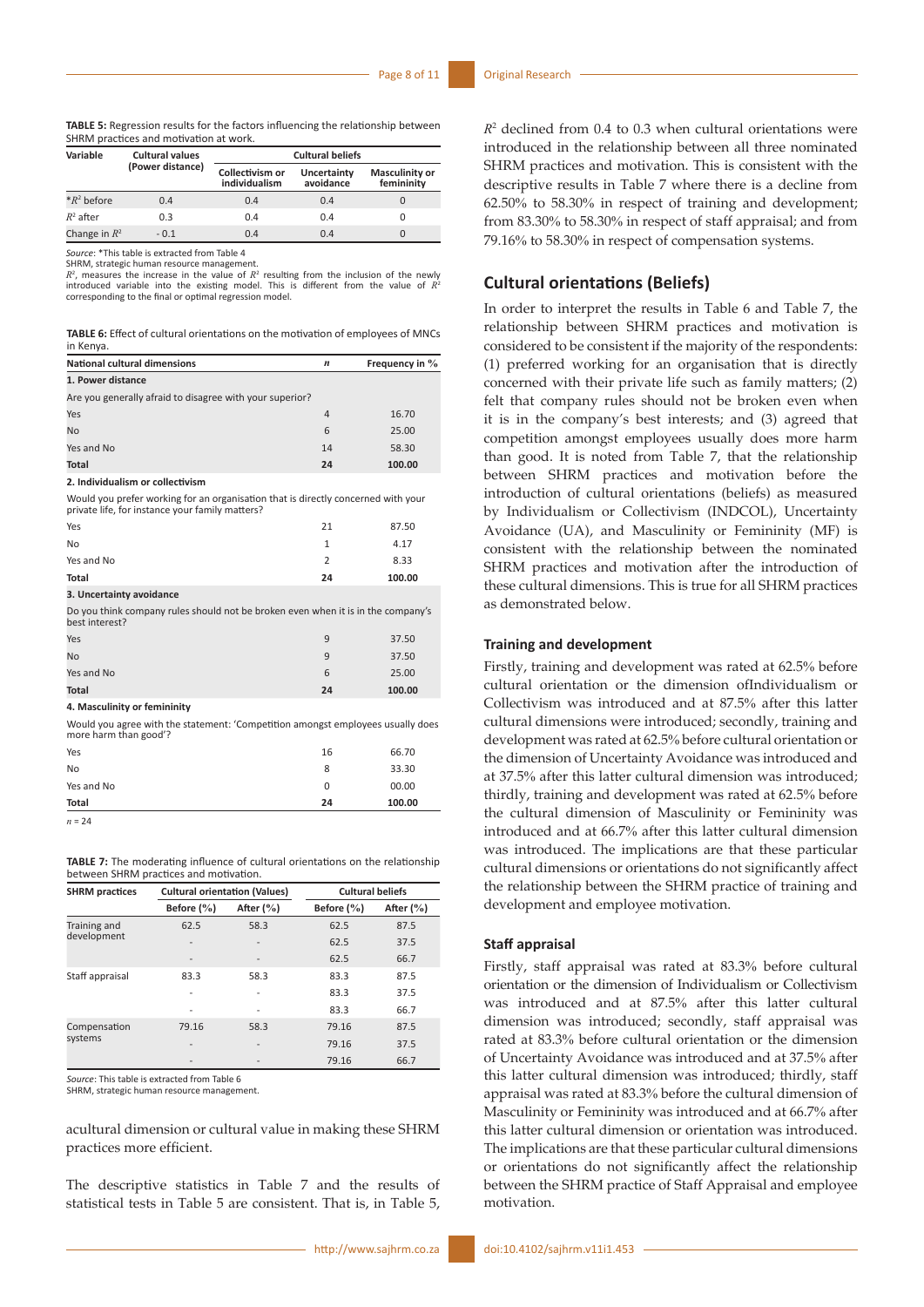#### **Compensation systems**

Firstly, compensation systems wererated at 79.16% before cultural orientation or the dimension of Individualism or Collectivism (INDCOL) was introduced and at 87.50% after this dimension was introduced; secondly, compensation systems were rated at 79.16% before cultural orientation or the dimension of Uncertainty Avoidance (UA) was introduced and at 37.50% after this particular dimension was introduced; thirdly, compensation systems were rated at 79.16% before the cultural dimension of Masculinity or Femininity (MF) was introduced and at 66.70% after this latter cultural dimension was introduced. From the foregoing analysis, the three cultural dimensions of INDCOL, UA and MF did not appear to have a significant effect on the relationship between the SHRM practice of compensation systems and employee motivation.

The descriptive statistics in Table 7 and the results of statistical tests in Table 5 are consistent. That is, in Table 5,  $R<sup>2</sup>$  remained the same (0.4) before and after the three (3.0) cultural orientation dimensions were introduced in the relationship between SHRM practices and motivation. This is consistent with the descriptive results in Table 6 where the relationship between SHRM practices and motivation showed consistency as explained above. In general, the findings from interview data summarised in Table 6 and Table 7 corroborate information obtained from questionnaire data in Table 5 where  $(R^2)$  decreased by 10% to 30% but remained the same at 40%, respectively, when the above mentioned cultural orientationswere introduced into the regression equation.

Overall, the results support the notion that the relationship between SHRM practices and motivation is moderated by cultural orientations *only* when cultural values as measured by power distance were considered; but did not support the view when cultural beliefs (measured by Collectivism or Individualism, Uncertainty Avoidance, and Masculinity or Femininity) were introduced into the regression. Further implications of this finding are discussed below.

# **Discussion**

This study sought to investigate the extent to which employee cultural orientations affect the link between SHRM practices and firm performance in large foreign manufacturing multinational companies in Kenya. Large foreign multinational companies have generally applied SHRM practices without adaptation when trying to improve employee performance even though resource-based perspectives argue for the consideration of employees' cultural orientations. This study instead supports the notion that the relationship between SHRM practices and firm performance is distinctly moderated by the cultural dimension of *'power distance'* through motivation. More specifically, the study addressed three hypotheses as elaborated here-under.

The first hypothesis (*H1* ) stated that a *positive relationship* exists between *SHRM practices and firm performance.* To this end the study found thatamongst the SHRM practices, training and development had the strongest positive correlation between SHRM practices and performance, followed by compensation systems and performance appraisal and lastly, flexible work arrangements. Firm performance is not correlated with recruitment and selection. This implies that if at all there is a link between these SHRM practices and performance, it is indirect and perhaps even through another variable which was not part of this study.

The second hypothesis  $(H_2)$  stated that *employee cultural orientations affect the strength of the relationship between SHRM practices and employee motivation.* The study found that a positive relationship exists between SHRM practices and firm performance. In fact, the study significantly supports this hypothesis in that it found that the majority of the strategic human resource (SHRM) practices save for *recruitment* and *selection*, were positively and significantly correlated with employee motivation.

The third hypothesis, (*H3* ) stated that *Employee motivation mediates the relationship between SHRM practices and firm performance.* This hypothesis is supported, since the most important relationships tested showed that motivation is a necessary intermediate outcome for the relationship between SHRM practices and firm performance as it had contributed to more than 10% of the variation in performance.

Findings indicate that the relationship between SHRM practices and firm performance depends to a greater extent on employee cultural orientations (when power distance is considered). This finding is important because it is consistent with earlier works and advocates who disapproves of the notion of a given set of *best practices* as the only means of assessing SHRM practices. For example, Gerhart (2005, p. 178) argues that it seems unlikely that one set of SHRM practices will work equally well no matter the context. This is also significant given that contextual variables, particularly national culture or employee cultural orientations have been found in various studies to have an influence on the choice of SHRM strategies (Aycan *et al*., 2007; Nyambegera *et al*., 2001).

The results of this study were expected, based on previous works, the fact that the relationship between strategic HRM practices and employee motivation is weakened only by cultural values, and not by cultural beliefs, presented an interesting departure from expected findings. Consequently, this limited the hypothesis that the relationship between strategic HRM practices and motivation depends on employees' overall cultural orientations. This unexpected finding may lie in the fact that power distance may be the most relevant and pertinent cultural value for Kenyans working within organisations that are predominantly predicated on western styles of operation.

# **Conclusions and recommendations**

Based on the major findings of this study, the following conclusions were made.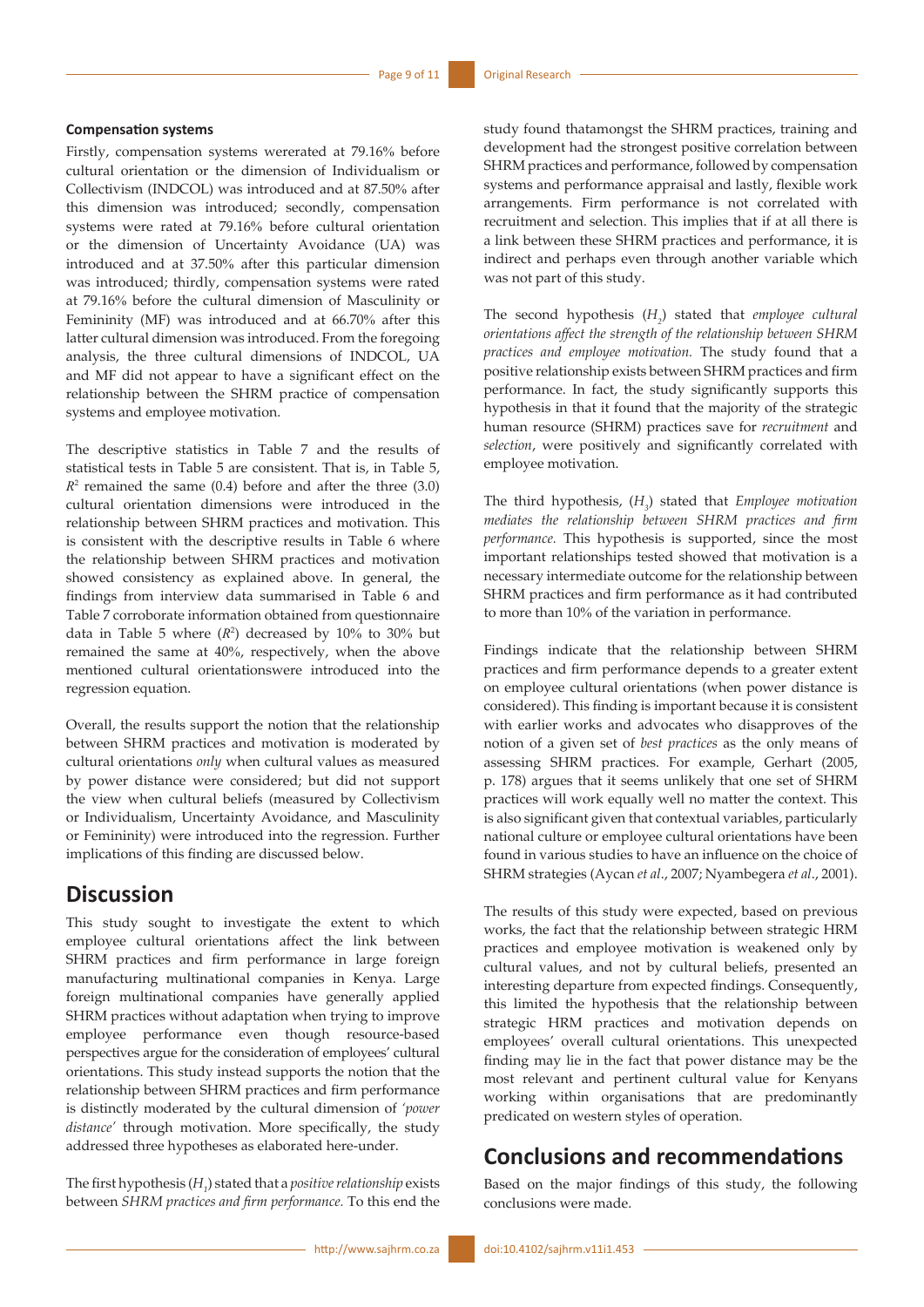The applicability of Western nations' models of SHRM practices in MNCs operating in developing countries does raise important questions, because the relationship between the use of SHRM practices and firm performance did not hold across the five bundles of what were considered to be 'high performance work practices' (HPWP). In the context of SHRM models developed by Western nations these include, recruitment and selection, training and development, performance appraisals, compensation systems, and flexible work arrangements (Katou & Budhwar, 2006, 2007).

This study supported the notion that the relationship between SHRM practices and motivation is moderated by cultural orientations when cultural values (measured by power distance) were considered; however, this was not the case when cultural beliefs (measured by Collectivism or Individualism, Uncertainty Avoidance, and Masculinity or Femininity) wereintroduced into the regression. Hence, the results of this study partially corroborated those of previous studies that the relationship between SHRM practices and motivation depends on cultural orientations (Aycan *et al*., 2007; Horwitz *et al*., 2006).

Based on these conclusions, the following recommendation is made: firms should focus on more than the five bundles (recruitment and selection, training and development, compensation systems, staff appraisals and flexible work arrangements) to give a wider scope of practices. A wider scope is necessary, because it could, for instance, help MNCs to avoid practices that conflict with traditional practices in the host country.

The limitations of this study constrain the interpretation of the findings and point to several issues for future research. Firstly, this study only examined cross-sectional differences amongst large manufacturing multinational firms. Gaining a clearer understanding of the relationships between SHRM practices, cultural influences and motivation would require a longitudinal analysis.

Secondly, this study explicitly examined the influence of cultural values and beliefs on the relationship between SHRM practices, motivation, and firm performance. Drawing conclusions from the use of only one variable (culture) may not present the right picture. The difficulty here is finding an appropriate portrayal of the manner in which a nation's wealth is interwoven with the multitude of other factors that contribute both to cultural stability and cultural change.

This study revealed a number of areas for further research. Empirical studies are made to examine the applicability of models of SHRM practices formulated by Western nations in developing countries. Hofstede (1993) and Brewster *et al.* (1994) are of the opinion that the dynamic international business environment demands appropriate information and guidance to develop relevant management practices. To obtain more interesting and revealing results of cultural orientations, the longitudinal research design might be used by future researchers. It is suggested that future researchers accommodate other major differentiating factors, such as

economic influence (Sundaram & Black, 1992; Van de Vliert, 2006). The creation of national cultures must entail reference to historical factors, and must acknowledge wealth as being both a cause and an effect of other elements in a nation's adaptation to its context.

# **Acknowledgements**

The lead author would like to acknowledge the assistance provided by the Faculty of Management and Commerce, Strathmore University, Kenya in supporting and providing resources for this study.

#### **Competing interests**

The authors declare that they have no financial or personal relationship(s) which may have inappropriately influenced them in writing this article.

#### **Authors' contributions**

B.D. (Strathmore University)was responsible for conceiving and conducting the fieldwork that resulted in an earlier draft of this work. R.R. (Tshwane University of Technology) contributed additional literature and undertook most of the writing including addressing reviewers' and the copy editor's concerns.

# **References**

- Aycan, Z., Al-Hamadi, A.B., Davis, A., & Budhwar, P. (2007). Cultural orientations<br>and preference for HRM policies and practices.The case of Oman. International<br>Journal of Human Resource Management, 18, 11-32. http://dx.do [org/10.1080/09585190601068243](http://dx.doi.org/10.1080/09585190601068243)
- Bae, J., Chen, S., & Lawler, J. (1998). Variations in hrm in Asian countries: MNC Home Country and Host Country Effects. *International Journal of Human Resource Management, 9*(4), 653–670. <http://dx.doi.org/10.1080/095851998340946>
- Bate, P. (1984). The impact of organizational culture on approaches to organizational problem-solving. *Organization Studies, 5*(1), 43–66. [http://dx.doi.](http://dx.doi.org/10.1177/017084068400500103) [org/10.1177/017084068400500103](http://dx.doi.org/10.1177/017084068400500103)
- Bate, P. (1990). Using the culture concept in an organization development setting. *The Journal of Applied Behavioral Science, 26*(1), 83–106. [http://dx.doi.](http://dx.doi.org/10.1177/002188639002600108) [org/10.1177/002188639002600108](http://dx.doi.org/10.1177/002188639002600108)
- Becker, B., & Gerhart, B. (1996). The impact of human resource management on organizational performance: progress and prospects.*Academy of Management* on Journal, 1979–801.<http://dx.doi.org/10.2307/256712>
- Blunt, P., & Jones, M. (1992). *Managing Organizations in Africa*. Berlin, Germany: Walter de Gruyter and Company.<http://dx.doi.org/10.1515/9783110850031>
- Blunt, P., & Jones, M. (1986). Managerial motivation in Kenya and Malawi: A crossculturalcomparison. *The Journal of African Studies, 24*(1), 165–175. [http://dx.doi.](http://dx.doi.org/10.1017/S0022278X00006790) [org/10.1017/S0022278X00006790](http://dx.doi.org/10.1017/S0022278X00006790)
- Brewster, C., & Hegewisch, A. (1994). Human resource management in Europe: Issues<br>andopportunities. In C. Brewster, & A. Hegerwisch (Eds.), *Policy and practice in*<br>European human resource management: The Price Waterhouse London: Routledge.
- Budhwar, P.S., & Debrah, Y.A. (2004). *Human Resource Management in Developing Countries*. London: Routledge. PMid:21783596
- Delaney, J.T., & Huselid, M.A. (1996). The impact of human resource management practices on perception of organizational performance. *Academy of Management Journal, 39*(4), 949–969.<http://dx.doi.org/10.2307/256718>
- Denison, D.R., & Mishra, A.K., (1995). Toward a theory of organizational culture and effectiveness. *Organization Science*, *6*, 204–23. [http://dx.doi.org/10.1287/](http://dx.doi.org/10.1287/orsc.6.2.204) [orsc.6.2.204](http://dx.doi.org/10.1287/orsc.6.2.204)
- Dessler, G. (Ed). (2005). *Establishing Pay Plans: Human Resource Management*, Pearson Prentice Hall: Upper Saddle River, New Jersey.
- Dimba, B.A. (2010). Strategic human resource management practices: Effect on performance. *AfricanJournal of Economic and Management Studies*, *1*(2), 128– 137.<http://dx.doi.org/10.1108/20400701011073455>
- Dimba, B., & K'Obonyo, P. (2009). The effect of strategic human resource management practices on performance of manufacturing multi-national companies in Kenya: a moderating role of employee cultural orientations. In S. Simon (Ed.), Repositioning African Business and Development for the 21st Century of 2009. In *Proceedings of an International Academy of African Business and Development, Kampala, Uganda*, 19–23 May 2009, (pp. 403–408).